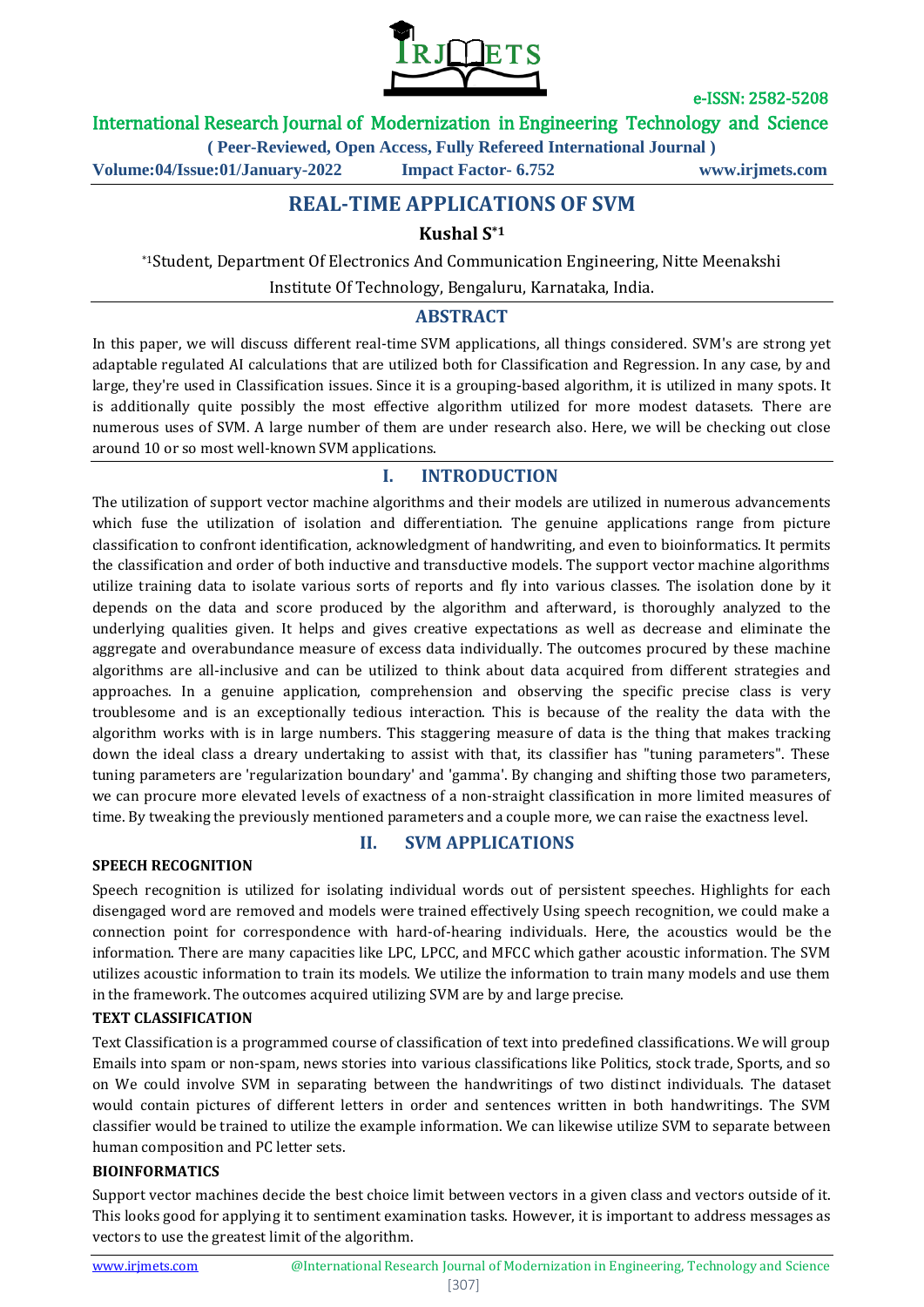

e-ISSN: 2582-5208

# International Research Journal of Modernization in Engineering Technology and Science

**( Peer-Reviewed, Open Access, Fully Refereed International Journal )**

**Volume:04/Issue:01/January-2022 Impact Factor- 6.752 www.irjmets.com**

#### **FACE RECOGNITION**

It classifies the pieces of the picture as face and non-face. It contains training data of n x n pixels with a twoclass face and non-face. Then, at that point, it removes highlights from every pixel as face or non-face. Makes a square limit around faces based on pixel brilliance and classifies each picture by utilizing a similar cycle.

#### **ENCRYPTION**

SVMs may likewise be utilized to perceive and conceal encryption conspires that have been added to pictures. The higher the image goal, the harder it is to recognize examples and break the construction. Subsequently, SVMs are advantageous for assessing and acquiring minor adjustments and alterations in pictures.

#### **GENERALIZED PREDICTIVE CONTROL**

The SVM-based GPC control tumultuous elements with valuable boundaries. It gives magnificent execution in controlling the frameworks. The framework follows tumultuous elements concerning the neighborhood adjustment of the objective.

#### **STENOGRAPHY DETECTION**

Utilizing SVM, we can see whether a picture is unadulterated or contaminated. This could be utilized in security-based associations to uncover secret messages. Indeed, we can scramble messages in high-goal pictures. In high-goal pictures, there are more pixels, subsequently, the message is all the more difficult to come by. We can isolate the pixels and store them in information in different datasets. We can investigate those datasets utilizing SVM.

#### **TEXTURE CLASSIFICATION**

In this SVM application, we utilize the pictures of specific surfaces and utilize that information to characterize whether or not the surface is smooth. This SVM application will be of extraordinary use. Assuming we utilize a delicate camera to take pictures and utilize that information in our model, we could prepare a truly strong model. Additionally, on the off chance that we take pictures of surfaces, we could decide the surface is smooth or abrasive. SVM here characterizes the surface as smooth or abrasive.

#### **III. DISCUSSION**

SVMs are adaptable, proficient, and simple to apply once comprehended. This makes them an incredible asset in any software engineer's tool compartment. We've seen different utilizations of SVM however here are the fundamental focuses:

SVMs have an information-driven and without model methodology which works extraordinarily with little example sizes and an enormous number of factors.

These work extraordinary when there is an edge of class detachment

These are exceptionally successful when the quantity of highlights in a dataset is more noteworthy than the number of perceptions.

#### **IV. CONCLUSION**

In conclusion, the SVMs would not just cause the dependable expectation to have the option to yet additionally can diminish repetitive data. The SVMs additionally acquired outcomes practically identical with those got by different methodologies.

# **V. REFERENCES**

- [1] Liu Sheng, Song Qing, Hu Wenjie, and Cao Aize, "Diseases classification using support vector machine (SVM)," Proceedings of the 9th International Conference on Neural Information Processing, 2002. ICONIP '02., 2002, pp. 760-763 vol.2, doi: 10.1109/ICONIP.2002.1198160.
- [2] Z. Wang, X. Sun, D. Zhang and X. Li, "An Optimal SVM-Based Text Classification Algorithm," 2006 International Conference on Machine Learning and Cybernetics, 2006, pp. 1378-1381, doi: 10.1109/ICMLC.2006.258708.
- [3] Shaoyan Zhang and Hong Qiao, "Face recognition with support vector machine," IEEE International Conference on Robotics, Intelligent Systems and Signal Processing, 2003. Proceedings. 2003, 2003, pp. 726-730 vol.2, doi: 10.1109/RISSP.2003.1285674.